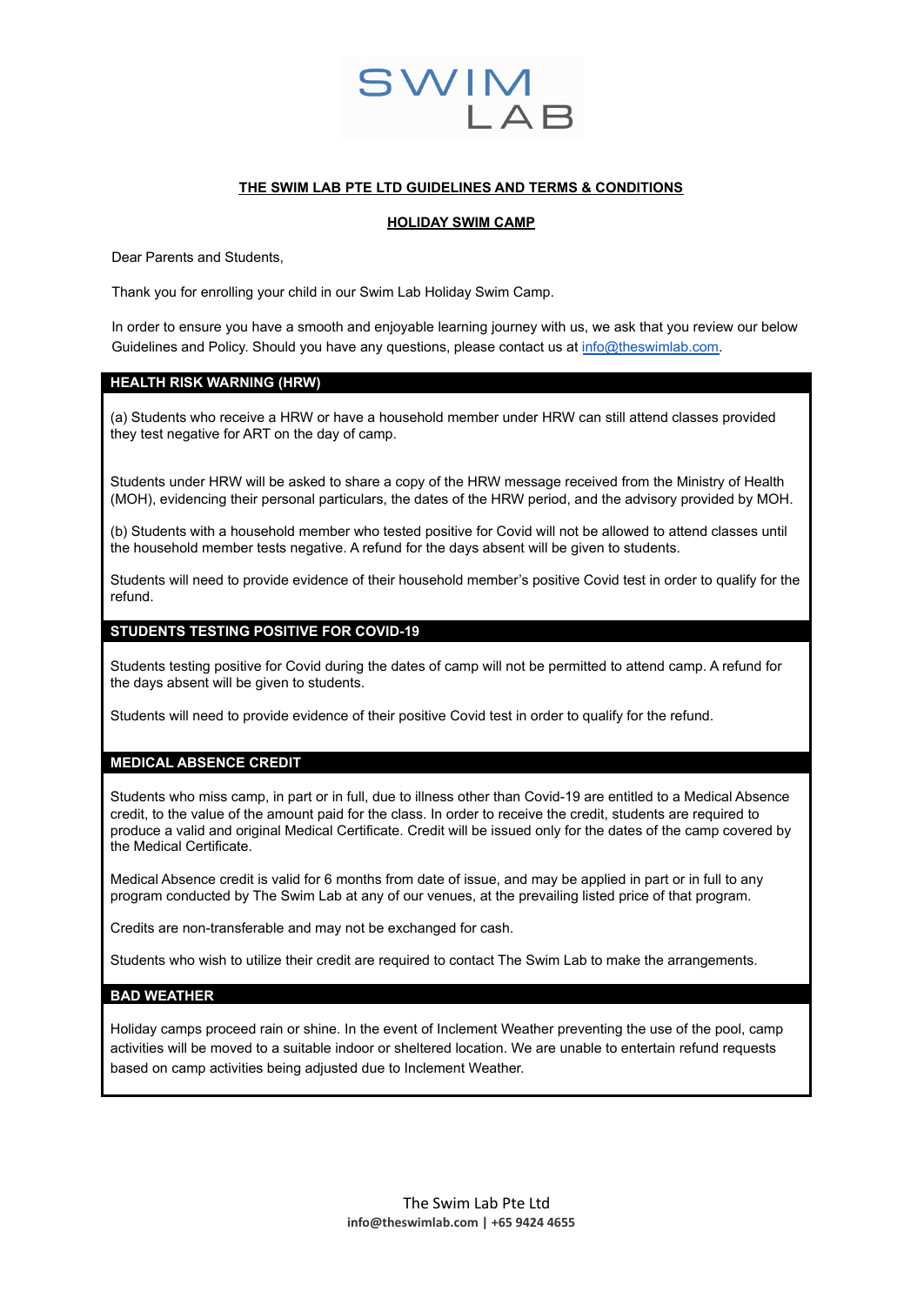|                                           | Lightning activity as indicated by the lightning alert signal causing a closure of pool by<br>the management.                                                                                                                                                                     |
|-------------------------------------------|-----------------------------------------------------------------------------------------------------------------------------------------------------------------------------------------------------------------------------------------------------------------------------------|
|                                           | Heavy rain causing a closure of pool by the management. If there is light rain, our<br>coaches will evaluate whether lessons can be continued.                                                                                                                                    |
|                                           | Note that scheduled land activities will continue provided that the area for conducting<br>said land activities is sheltered from lightning and rain.                                                                                                                             |
| Definition of<br><b>Inclement Weather</b> | Haze indicated by NEA 24hr PSI and 1hr PM2.5 readings in the South region 1 hour<br>before commencement of the class                                                                                                                                                              |
|                                           | 1hr $PM2.5 > 100$ : closure of pool for the complete session.<br>24hr PSI >150: closure of pool for the complete session.<br>1hr PM2.5 > 55 and 24hr PSI > 100: closure of pool for upcoming class<br>1hr PM2.5 <56 and 24hr PSI>100: class continues with adjusted<br>intensity* |
|                                           | * Accommodation can be made for children with chronic heart or lung conditions or sensitive breathing<br>** Final decision to cancel classes is subject to Management                                                                                                             |

 $SWI$ 

# **CHANGES IN SAFE MANAGEMENT MEASURES**

Camps will be conducted in strict accordance to prevailing Safe Management Measures, including but not limited to maximum group sizes, instructor: student ratios, safe distancing between groups, venue capacity limits and mask-on/mask-off policies, as determined by Sport SG and the Singapore Swimming Association.

Should prevailing Safe Management Measures not permit for camp to be conducted, a full refund will be offered.

# **PAYMENT**

- Fees are to be paid in full before commencement of camp. Please note that your class slot is not guaranteed until payment is received in full.
- The Swim Lab accepts Cash, NETS, PAYNOW, PayLah!, Bank Transfer and Cheque.
- Fees paid are non-refundable and non-transferable, with the exception of the circumstances described in this document.
- Unless otherwise stated, The program fee covers only the lesson and usage of the facility during the lesson. Any relevant external fees will be made known to you at the time of enrolment.

# **CHANGE OF COACH & CLASS**

- The Swim Lab may, as we deem necessary, change the coach for the class, without obligation to inform parents/ swimmers prior. We are unable to entertain requests for refunds due to change in coaches.
- The Swim Lab may, as we deem necessary, change the class in which the student is in, for reasons including and not limited to: progression of student to a higher level and/or perceived greater compatibility of the student with different peers.